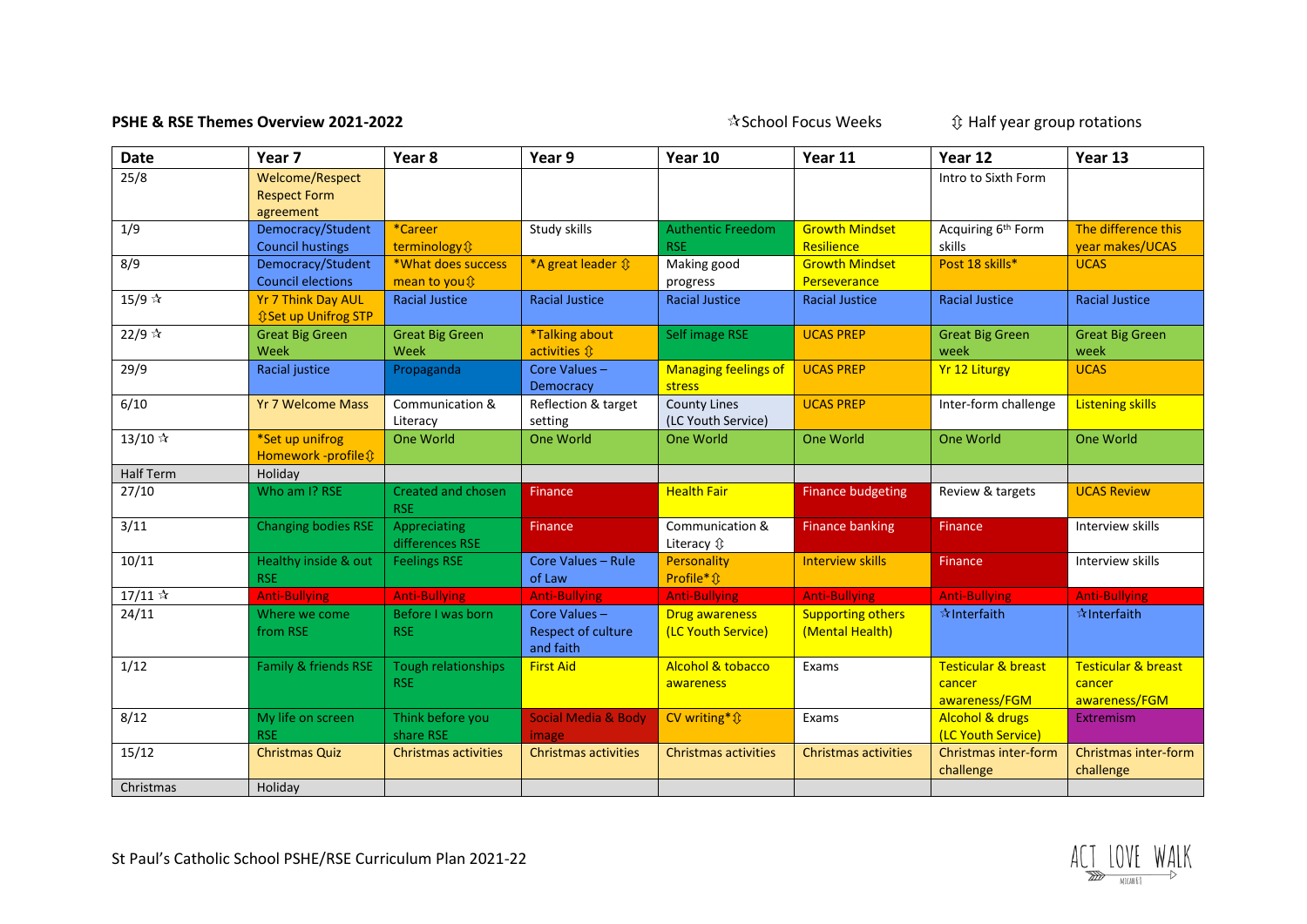| 5/1                 | What are your<br>skills? <b>Q</b>                                | <b>Finance</b>                              | <b>Human Rights &amp;</b><br><b>Responsibilities</b> | <b>Solidarity RSE</b>             | Study skills                                     | Goal setting*                                                | Getting exams right                      |
|---------------------|------------------------------------------------------------------|---------------------------------------------|------------------------------------------------------|-----------------------------------|--------------------------------------------------|--------------------------------------------------------------|------------------------------------------|
|                     | <b>Knife Crime</b><br>(LC Youth Service STP)                     |                                             |                                                      |                                   |                                                  |                                                              |                                          |
| 12/1                | Grow your seeds \$                                               | Finance                                     | Crime                                                | Extremism                         | <b>Abuse RSE</b>                                 | <b>Physical health</b>                                       | Exams                                    |
| 19/1                | Knife Crime $\hat{v}$<br>(LC Youth Service AUL)                  | Extremism (Prevent)                         | <b>First Aid</b>                                     | STI's RSE                         | <b>Solidarity RSE</b>                            | <b>Core Values Mutual</b><br>respect & individual<br>liberty | Exams                                    |
| $26/1$ *            | <b>Holocaust Memorial</b>                                        | <b>Holocaust Memorial</b>                   | <b>Holocaust Memorial</b>                            | <b>Holocaust Memorial</b>         | <b>Holocaust Memorial</b>                        | <b>Holocaust Memorial</b><br>Speaker                         | <b>Holocaust Memorial</b><br>Speaker     |
| 2/2                 | Communication &<br>literacy                                      | *Making good<br>choices $\hat{\mathbb{U}}$  | TBC                                                  | <b>Coercion RSE</b>               | <b>Conflict resolution</b><br>(LC Youth Service) | <b>Listening skills</b><br><b>Yr 12 Retreat Day</b>          | Mock exam feedback &<br>reflection       |
| $9/2$ $\sqrt[4]{x}$ | <b>Diversity</b>                                                 | Diversity                                   | Diversity                                            | <b>Diversity</b>                  | Diversity                                        | <b>Diversity</b>                                             | <b>Diversity</b>                         |
| Half Term           | Holiday                                                          |                                             |                                                      |                                   |                                                  |                                                              |                                          |
| 23/2                | Communication &<br>literacy                                      | <i>*Careers treasure</i><br>hunt <i>ft</i>  | Core Values-<br>Individual liberty                   | <b>Abuse RSE</b>                  | <b>Healthy</b><br>relationships<br>consent       | <b>Healthy</b><br>relationships                              | <b>Healthy</b><br>relationships          |
| $2/3$ $\sqrt{x}$    | <b>CAFOD Lent</b>                                                | <b>CAFOD Lent</b>                           | <b>CAFOD Lent</b>                                    | Beliefs, values,<br>attitudes RSE | Ash Wednesday                                    | Ash Wednesday                                                | Ash Wednesday                            |
| $9/3$ $\sqrt[4]{x}$ | <b>Careers week</b><br>Homework-<br>*update interests<br>profile | <b>Careers week</b>                         | <b>Careers week</b>                                  | <b>Careers week</b>               | <b>Careers week</b>                              | <b>Careers week</b>                                          | <b>Careers week</b>                      |
| 16/3                | <b>Safer internet</b>                                            | Safer internet                              | Safer internet                                       | Safer internet                    | Safer internet                                   | Interform challenge                                          | Interform challenge                      |
| 23/3                | <b>Team Building</b>                                             | <b>First Aid</b>                            | Treasure Library \$                                  | Revision and Exam<br>Prep         | Revision techniques                              | Social media<br>relationships                                | Moving out &<br>budgeting                |
| 30/3                | Gratitude                                                        | <b>Mental Health</b>                        | Wellbeing $\hat{v}$                                  | Revision and Exam<br>Prep         | Wellbeing                                        | Social media<br>reputations                                  | Finance                                  |
| 6/4                 | <b>Healthy life eating</b>                                       | Care for our<br>environment                 | <b>Reflection &amp;</b><br><b>Wellbeing</b>          | Revision and Exam<br>Prep         | <b>Managing stress and</b><br>anxiety*           | Anthony Nolan Trust                                          | <b>Alcohol &amp; drugs</b>               |
| Easter              | Holiday                                                          |                                             |                                                      |                                   |                                                  |                                                              |                                          |
| 27/4                | <b>Healthy life sleep</b>                                        | Options/*GCSE<br>choices $\hat{\mathbb{U}}$ | *Identifying<br><b>interests</b>                     | Mock Exams                        | <b>Maths Revision</b><br>lecture                 | Personal statements                                          | Revision tips                            |
| 4/5                 | <b>Healthy life Exercise</b>                                     | Options/*GCSE<br>options $\hat{\mathbf{u}}$ | *Your skills - your<br>future                        | Mock Exams                        | <b>Science Revision</b><br>lecture               | Revision strategies<br><b>DMU</b>                            | <b>Managing stress &amp;</b><br>anxiety* |
| 11/5 $\approx$      | <b>Mental Health</b>                                             | <b>Options</b>                              | <b>Mental Health</b>                                 | <b>Mental Health</b>              | <b>Mental Health</b>                             | <b>Mental Health</b>                                         | <b>Mental Health</b>                     |
| 18/5                | <b>Supporting friends</b>                                        | <b>Options</b>                              | Crime                                                | Team work*                        | <b>English Revision</b><br>lecture               | Exams                                                        | Prep for Yr 13<br>celebration            |
| 25/5                | *Recording activities                                            | <b>Team building</b><br>activities          | Stand up to hate                                     | <b>Escape Room*</b>               | <b>RE Revision lecture</b>                       | Exams                                                        | Yr 13 Leavers Mass                       |